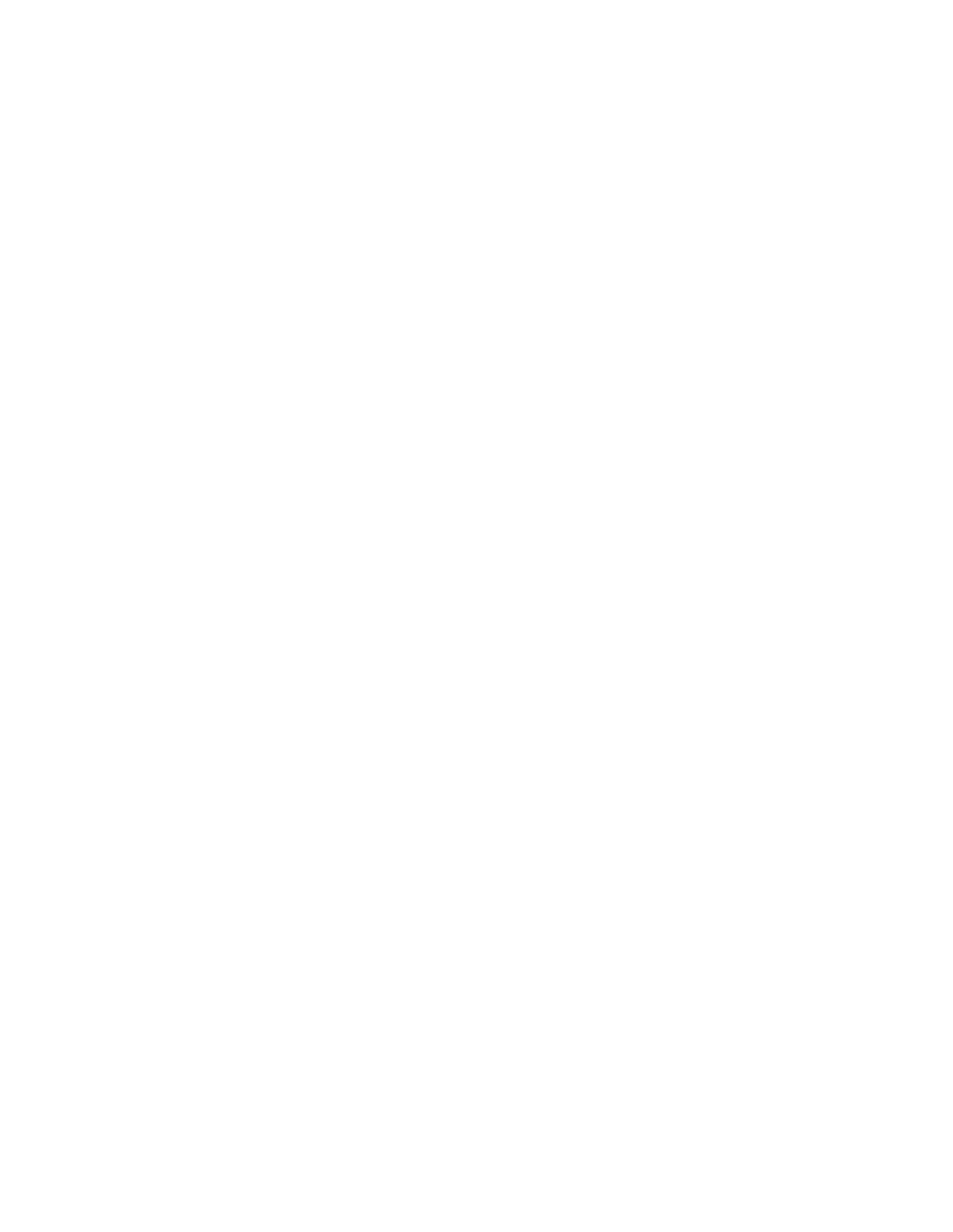# **Table of Contents**

|    |  | page |
|----|--|------|
| 1. |  |      |
|    |  |      |
|    |  |      |
| 2. |  |      |
| 3. |  |      |

## **List of Figures**

|--|--|--|

# **List of Tables**

## **Glossary of Terms**

| EIS  Environmental Impact Study          |
|------------------------------------------|
| MNROntario Ministry of Natural Resources |
| NextEra NextEra Energy Canada, ULC       |
| O.Reg. 359/09 Ontario Regulation 359/09  |
| The ProjectBluewater Wind Energy Centre  |
| REARenewable Energy Approval             |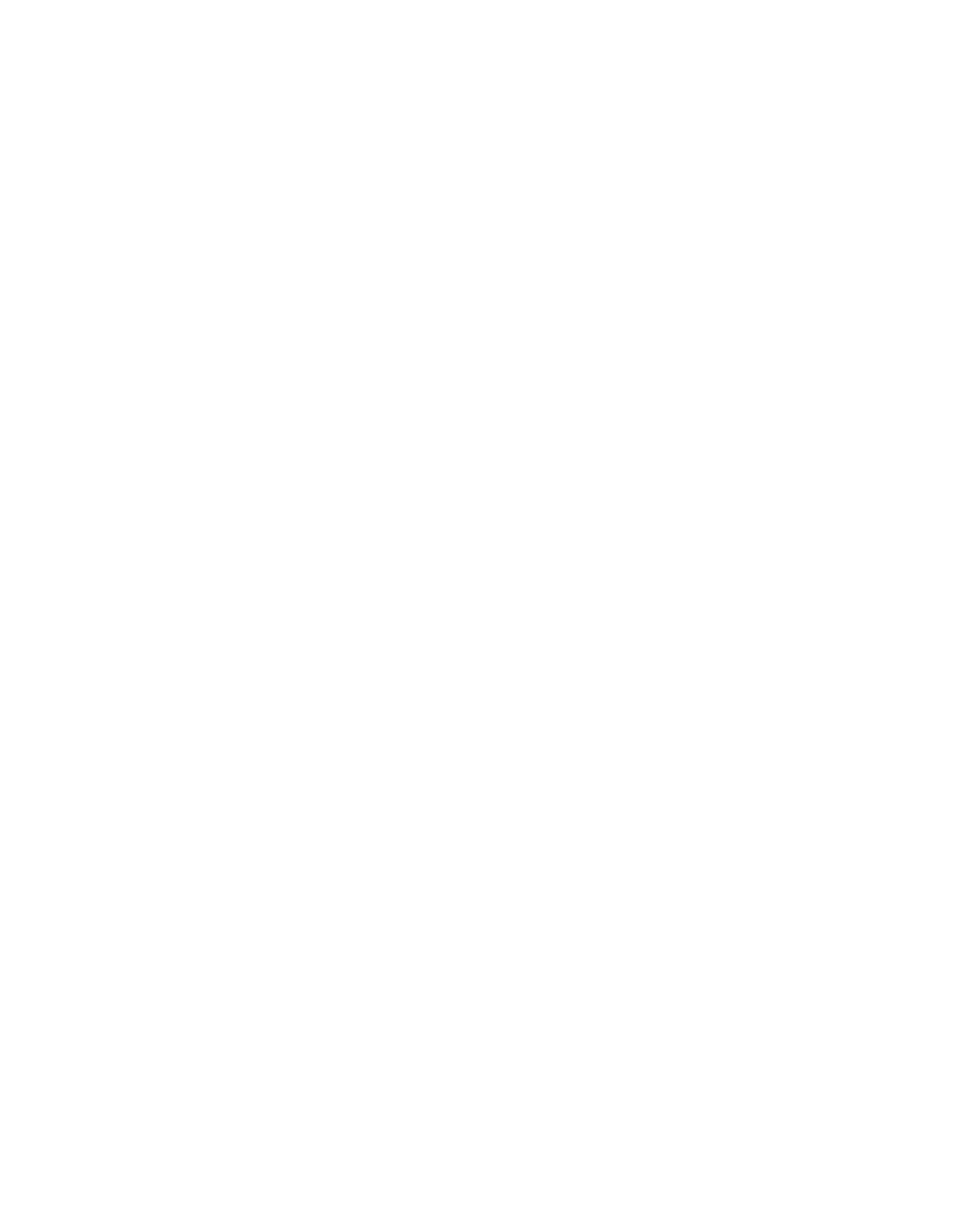# <span id="page-4-0"></span>**1. Introduction**

Varna Wind, Inc., a wholly owned subsidiary of NextEra Energy Canada, ULC (NextEra) is proposing to construct a wind energy centre project in the Municipalities of Bluewater and Huron East in Huron County, Ontario. The following sections of this Addendum describe the proposed modifications to this Project and resulting updates to the Turbine Specifications Report.

### <span id="page-4-1"></span>**1.1 The Proponent**

The Project will be owned and operated by Varna Wind, Inc., a subsidiary of NextEra. NextEra's indirect parent company is NextEra Energy Resources, LLC. The proponent has not changed from the initial REA submission.

The primary contacts for the Project are as follows:

| <b>Project Proponent</b>                                                                                     | <b>Project Consultant</b>                                                                                          |
|--------------------------------------------------------------------------------------------------------------|--------------------------------------------------------------------------------------------------------------------|
| Nicole Geneau<br>Director<br>NextEra Energy Canada, ULC<br>390 Bay Street, Suite 1720<br>Toronto, ON M5H 2Y2 | Marc Rose<br>Senior Environmental Planner<br><b>AECOM</b><br>300-300 Town Centre Blvd.<br>Markham, Ontario L3R 5Z6 |
| Phone:1-416-364-9714<br>Email: Bluewater.Wind@NextEraEnergy.com<br>Website: www.NextEraEnergyCanada.com      | Phone: 905-477-8400 x388<br>Email:marc.rose@aecom.com                                                              |

### <span id="page-4-2"></span>**1.2 Project Study Area**

The proposed Project is located in Huron County, within the Municipalities of Bluewater and Huron East (refer to Figure 2-1). The Project Study Area has not changed from the initial REA submission.

The following co-ordinates define the external boundaries of the Project Study Area:

| Longitude    | Latitude  |
|--------------|-----------|
| $-81.680043$ | 43.553413 |
| -81.350138   | 43.534437 |
| $-81.402727$ | 43.471275 |
| -81.679229   | 43.433866 |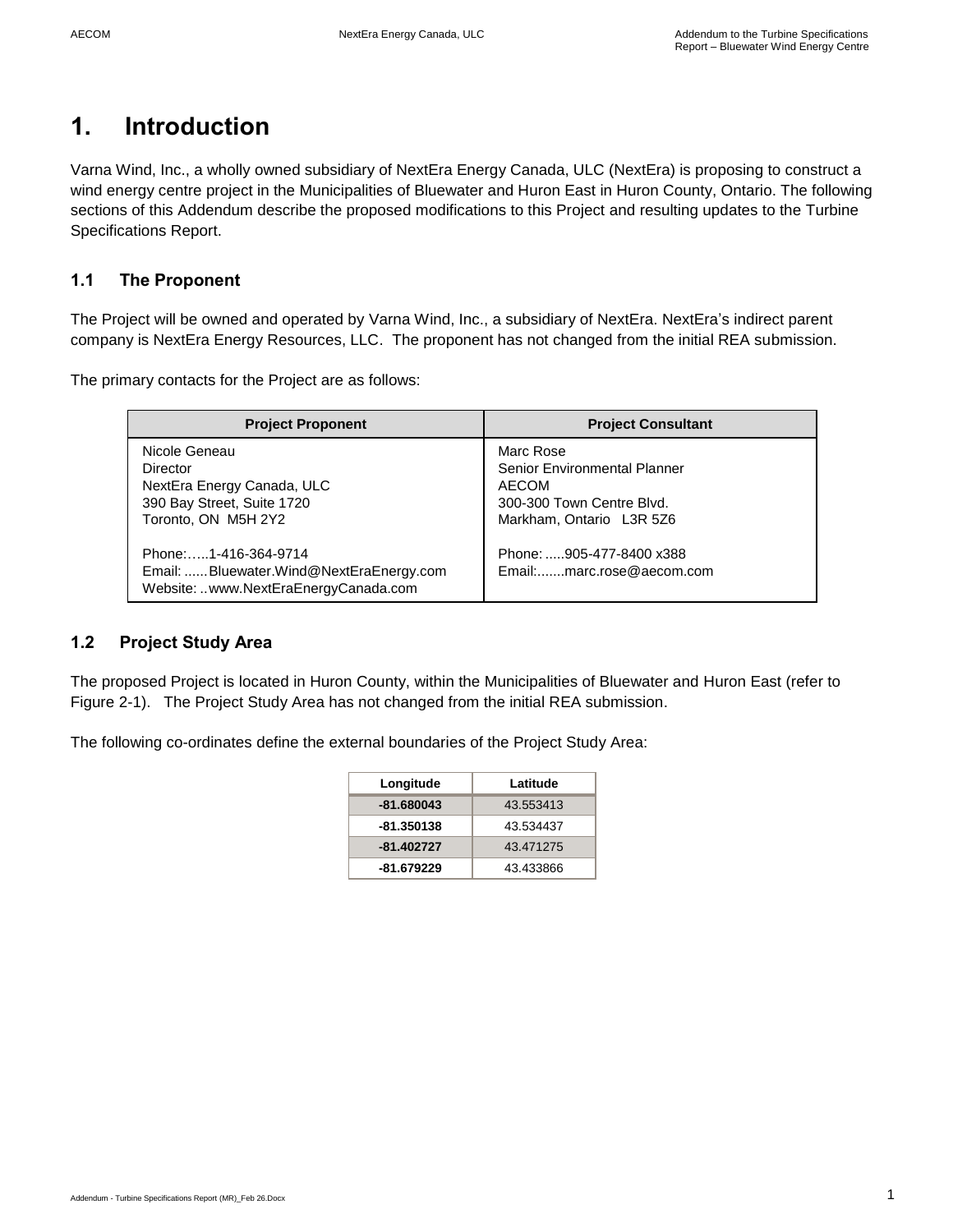# <span id="page-5-0"></span>**2. Proposed Project Modifications**

NextEra is proposing modifications to the Project. These proposed Project modifications are summarized in Table 2- 1 and Figure 2-1.

Table 2-1 summarizes and documents the following about each of the proposed modifications:

- 1. A description of the modification and a rationale for why the modification is proposed; and
- 2. New potential environmental effects and corresponding mitigation measures.

Figure 2-1 illustrates the modified project location.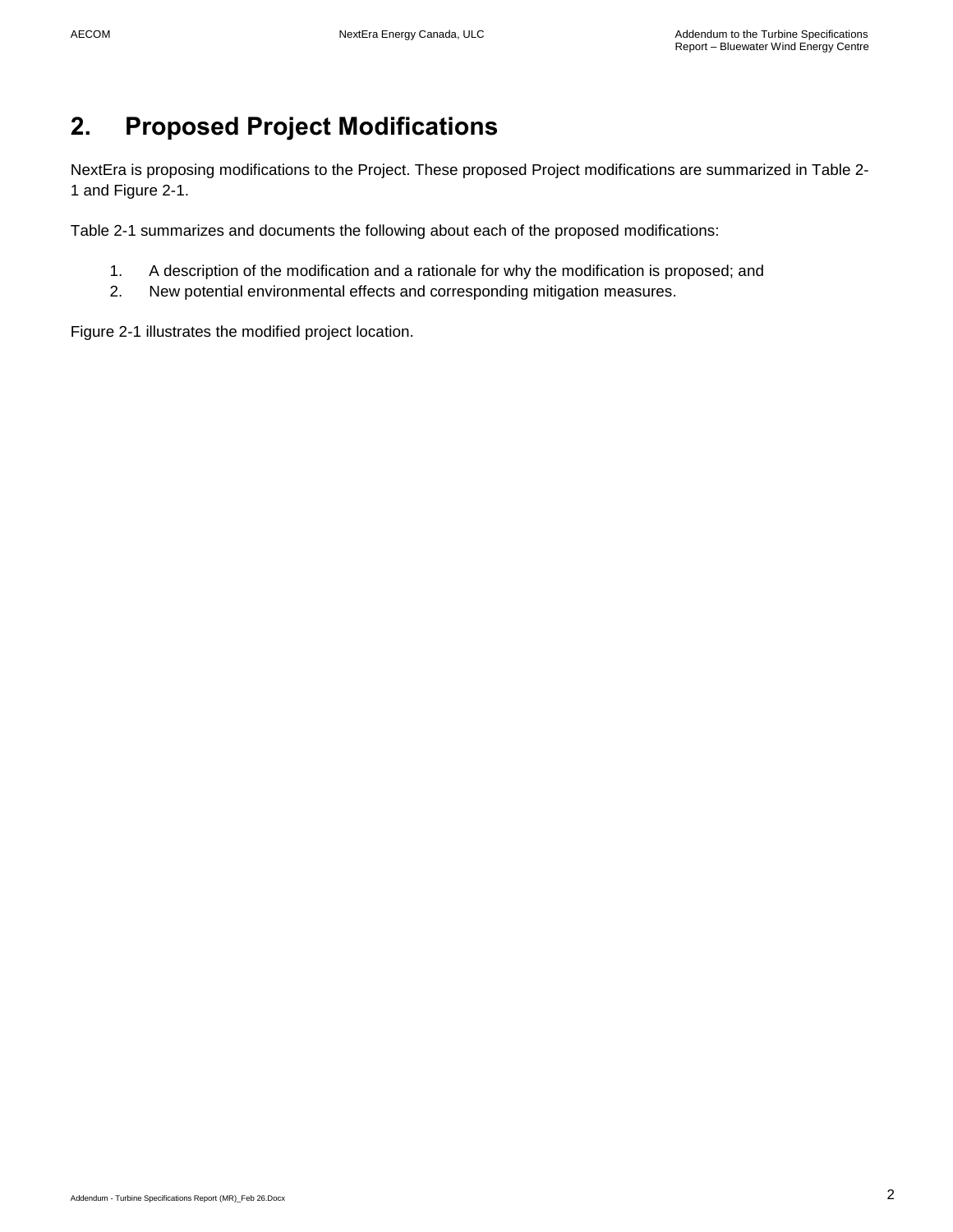**Iral Heritage:** age 3 assessment of Locations 33 and 34.

### **Table 2-1 Summary of Project Modifications**

 For Amphibian Woodland Breeding Habitat AWO-12 (if determined to be significant), mitigation measures will be the same as described in the approved NHA for other access roads proposed near amphibian woodland breeding habitat atures (Section 5.4).

<span id="page-6-0"></span>

| Label on<br>Figure 2-1 | <b>Proposed Modification</b>                                                                                                                                               | <b>Rationale for Proposed Modification</b>                                                                                                                                                                                                                                                        | <b>New Potential Environmental Effects</b>                                                                                                                                                                                                                                                                                                                                                                                                                                                                                                                                                                                                                                                                                                                                                                                                                                                                                                                                                                                          |                                                    |
|------------------------|----------------------------------------------------------------------------------------------------------------------------------------------------------------------------|---------------------------------------------------------------------------------------------------------------------------------------------------------------------------------------------------------------------------------------------------------------------------------------------------|-------------------------------------------------------------------------------------------------------------------------------------------------------------------------------------------------------------------------------------------------------------------------------------------------------------------------------------------------------------------------------------------------------------------------------------------------------------------------------------------------------------------------------------------------------------------------------------------------------------------------------------------------------------------------------------------------------------------------------------------------------------------------------------------------------------------------------------------------------------------------------------------------------------------------------------------------------------------------------------------------------------------------------------|----------------------------------------------------|
| A                      | A1:<br>Removal of Turbine 20 and associated access<br>road and collection line, and provision of new<br>access road to Turbine 19                                          | Land owner no longer participating in project.                                                                                                                                                                                                                                                    | None - no new natural heritage or water body features within 120 m; area previously N/A<br>studied for cultural heritage.                                                                                                                                                                                                                                                                                                                                                                                                                                                                                                                                                                                                                                                                                                                                                                                                                                                                                                           |                                                    |
|                        | A2:<br>Addition of meteorological (met) tower and<br>associated infrastructure on private property                                                                         | The met tower is required to obtain critical data to ensure the safe and efficient<br>operation of the Project. As per amendment to O.Reg. 359/09, met towers are now<br>considered to be part of a renewable energy generation facility and therefore this<br>tower was added to the assessment. | None – no new natural heritage or water body features within 120 m; area previously N/A<br>studied for cultural heritage.                                                                                                                                                                                                                                                                                                                                                                                                                                                                                                                                                                                                                                                                                                                                                                                                                                                                                                           |                                                    |
|                        | A3.<br>Relocation of collection line to Turbine 19 (from<br>Turbine 21) – to travel west on north side of<br>private property and north in the Goshen Line<br>right-of-way | Relocation of the collection line is necessary following the removal of Turbine 20.                                                                                                                                                                                                               | Cultural Heritage:<br>• Locations 33 and 34 documented.                                                                                                                                                                                                                                                                                                                                                                                                                                                                                                                                                                                                                                                                                                                                                                                                                                                                                                                                                                             | Cultu<br>$\bullet$ Sta                             |
| в                      | <b>B1:</b><br>Relocation of access road to Turbine 9 - to be<br>minor shift to disturbance area associated with<br>Turbine 10                                              | As per land owner request for relocation of access road.<br>relocated to south side of private property - and Minimize impacts to current land use and agricultural practices.                                                                                                                    | None – no new natural heritage or water body features within 120 m; area previously N/A<br>studied for cultural heritage.                                                                                                                                                                                                                                                                                                                                                                                                                                                                                                                                                                                                                                                                                                                                                                                                                                                                                                           |                                                    |
|                        | <b>B2:</b><br>Addition of met tower and associated<br>infrastructure on private property                                                                                   | The met tower is required to obtain critical data to ensure the safe and efficient<br>operation of the Project. As per amendment to O.Reg. 359/09, met towers are now<br>considered to be part of a renewable energy generation facility and therefore this<br>tower was added to the assessment. | None – no new natural heritage or water body features within 120 m; area previously N/A<br>studied for cultural heritage.                                                                                                                                                                                                                                                                                                                                                                                                                                                                                                                                                                                                                                                                                                                                                                                                                                                                                                           |                                                    |
| $\mathbf{C}$           | $C1$ :<br>Realignment of access road and collection line<br>to Turbine 17 - to travel directly back from<br><b>Bronson Line</b>                                            | As per land owner request for separate access road.<br>Minimize impacts to current land use and agricultural practices.                                                                                                                                                                           | None – no new natural heritage or water body features within 120 m; area previously $ N/A $<br>studied for cultural heritage.                                                                                                                                                                                                                                                                                                                                                                                                                                                                                                                                                                                                                                                                                                                                                                                                                                                                                                       |                                                    |
|                        | $C2$ :<br>Addition of crane path between Turbines 17<br>and 18 (located primarily within footprint of<br>infrastructure that is being removed)                             | Proposed to reduce cost of construction.                                                                                                                                                                                                                                                          | None – no new natural heritage or water body features within 120 m; area previously N/A<br>studied for cultural heritage.                                                                                                                                                                                                                                                                                                                                                                                                                                                                                                                                                                                                                                                                                                                                                                                                                                                                                                           |                                                    |
|                        | C3:<br>Realignment of access road and collection line<br>to Turbine 18 - to travel directly back from<br><b>Bronson Line</b>                                               | As per land owner request for separate access road.<br>Minimize impacts to current land use and agricultural practices.                                                                                                                                                                           | Natural Heritage:<br>• Access road proposed within 120 m of natural area 450. Feature previously<br>studied; identified as Significant Woodland (Woodland E) and Generalized<br>Candidate Significant Wildlife Habitat (Amphibian Woodland Breeding Habitat and<br>Habitat for Species of Conservation Concern). Feature treated as Significant<br>Amphibian Woodland Breeding Habitat (AWO-12) with commitment to complete<br>pre-construction evaluation of significance studies. New potential effects<br>associated with access road construction near this feature include:<br>• Accidental intrusion into natural feature resulting in habitat damage;<br>• Disruption of amphibians moving to breeding pools and home range;<br>• Possible indirect effects on breeding pool condition through changes to surface<br>water drainage patterns resulting from access road construction; and<br>• Risk of mortality to amphibians moving between breeding pools and home range<br>due to vehicular collisions along access road | Natur<br>$\bullet$ For<br>sigi<br><b>NH</b><br>fea |
|                        | C4.<br>Realignment of collection line at Bronson Line /<br>Kippen Road to follow Bronson Line right of<br>way                                                              | Land owner no longer participating in project.                                                                                                                                                                                                                                                    | None – no new natural heritage or water body features within 120 m; area previously $ N/A $<br>studied for cultural heritage.                                                                                                                                                                                                                                                                                                                                                                                                                                                                                                                                                                                                                                                                                                                                                                                                                                                                                                       |                                                    |
| D                      | Realignment of access road to Turbine 31 - to<br>travel directly back from Blind Line                                                                                      | As per land owner request for realignment of access road.<br>Minimize impacts to current land use and agricultural practices.                                                                                                                                                                     | None – no new natural heritage or water body features within 120 m; area previously N/A<br>studied for cultural heritage.                                                                                                                                                                                                                                                                                                                                                                                                                                                                                                                                                                                                                                                                                                                                                                                                                                                                                                           |                                                    |

Natural Heritage: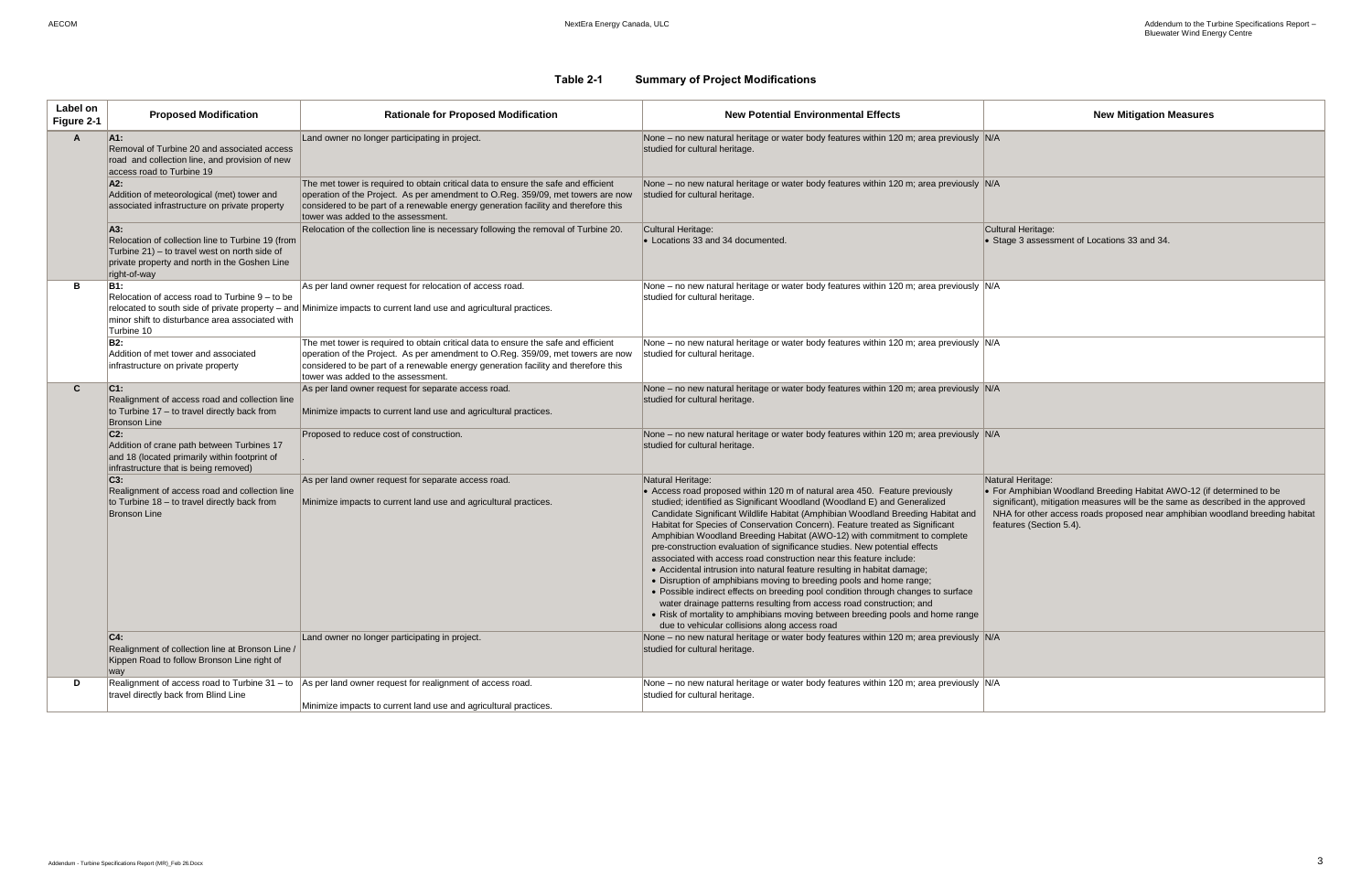#### Heritage:

Significant Woodland K, Amphibian Woodland Breeding Habitat AWO-06 (if mined to be significant) and Generalized Candidate Significant Wildlife tat in natural area 487, additional mitigation measures included in the EIS that he same as described in the approved NHA for collection line installation via tional drilling beneath other Significant Woodlands (Section 5.5) and eralized Candidate Significant Wildlife Habitat (Section 5.3.2.1).

Bodies:

ect maintenance of machinery.

- nize vehicle traffic on exposed soils and sensitive slopes.
- le facilities where contaminants are handled at least 30 m away from water bodies. lop and implement an erosion and sediment control plan.
- lop a spill response plan.
- rol soil / water contamination through best management practices.
- luct all drilling by licensed drillers in accordance with Ontario Water Resources R.S.O. 1990.
- te drill entry and exit pits at least 30 m from water bodies.
- ect drill cuttings as they are generated, and place in a soil bin or bag for off-site disposal.
	- Ire drill depth is at an appropriate depth below the water body to reduce the of a 'frac-out'.
	- tor water bodies for signs of surface disturbance.
	- lop a 'frac-out' contingency plan.

**Heritage:** 

- blish an area of forest equal in area to the cleared area through tree planting management (e.g., in partnership with a local Conservation Authority). Details e afforestation plan will be provided to MNR in a Compensation Plan. orm vegetation clearing for construction outside of the breeding bird season bat maternal period (May 1 to July 31). If this is not possible, MNR will be
- ulted regarding mitigation measures that may be required.
- arly stake area to be cleared.
- trees with a chainsaw toward the construction area to reduce damage to cent vegetation being retained.
- aged tree roots will be cut clean as soon as possible and exposed roots red in approved topsoil. This work to be carried out under supervision of an rist or Forester.
- bare a tree preservation plan which identifies specific trees to be removed and ther each tree contains a cavity suitable for potential use as a bat maternity colony. each suitable cavity tree to be removed, a bat house will be installed in the est suitable woodland habitat (the remainder of the woodland for the affected itat). Details will be determined through consultation with MNR.
- e removal will occur during daylight hours.
- edule vegetation clearing for operational maintenance to occur outside of the ding bird season (May 1 to July 31). Undertake active nest surveys if tation removal must take place during this period.

#### **Table 2-1 Summary of Project Modifications**

| Label on<br>Figure 2-1 | <b>Proposed Modification</b>                                                                | <b>Rationale for Proposed Modification</b>                                                                           | <b>New Potential Environmental Effects</b>                                                                                                                                                                                                                                                                                                                                                                                                                                                                                                                                                                                                                                                                                                                                                                                                                                                                                                                                                                                                                                                                                                                                                                                       |                                                                                                                                                                                                                                                                             |
|------------------------|---------------------------------------------------------------------------------------------|----------------------------------------------------------------------------------------------------------------------|----------------------------------------------------------------------------------------------------------------------------------------------------------------------------------------------------------------------------------------------------------------------------------------------------------------------------------------------------------------------------------------------------------------------------------------------------------------------------------------------------------------------------------------------------------------------------------------------------------------------------------------------------------------------------------------------------------------------------------------------------------------------------------------------------------------------------------------------------------------------------------------------------------------------------------------------------------------------------------------------------------------------------------------------------------------------------------------------------------------------------------------------------------------------------------------------------------------------------------|-----------------------------------------------------------------------------------------------------------------------------------------------------------------------------------------------------------------------------------------------------------------------------|
| E.                     | Realignment of collection line between<br>Turbines 13, 14 and 24                            | Land owner no longer participating in project                                                                        | Natural Heritage:<br>Collection line proposed to be installed beneath natural area 487 via directional<br>drilling. Feature previously studied; identified as Significant Woodland (Woodland K),<br>Candidate Significant Amphibian Woodland Breeding Habitat (AWO-06), and<br>Generalized Candidate Significant Wildlife Habitat (Bat Maternity Colony, Mature<br>Forest Stand, and Habitat for Species of Conservation Concern). New potential<br>environmental effects associated with collection line installation under these features:<br>• Potential for unplanned intrusion into Significant Woodland Feature K in event of  •<br>equipment malfunction due to installation of collection line via horizontal<br>directional drilling; and<br>• Potential for unplanned intrusion into Significant Amphibian Woodland Breeding<br>Habitat (AWO-06) and Generalized Candidate Significant Wildlife Habitat in<br>natural area 487 in the event of equipment malfunction due to installation of<br>collection line via horizontal directional drilling.                                                                                                                                                                    | Natural<br>$\bullet$ For S<br>deter<br>Habit<br>are th<br>direc<br>Gene                                                                                                                                                                                                     |
|                        |                                                                                             |                                                                                                                      | <b>Water Bodies:</b><br>• Effects associated with new crossing of a water body include:<br>• Release of pressurized drilling fluids into watercourses from fractures in<br>substrate (also known as 'frac-out').<br>• Change to groundwater flow patterns, which may affect groundwater discharge<br>to watercourses.<br>• Increase in erosion and sedimentation from the entry and exit drill holes required<br>for the directional drilling activities.<br>• Release / discharge of sediment laden runoff from the construction area.<br>• Soil/water contamination by oils, grease and other materials from accidental<br>spills and release of contaminants from equipment.                                                                                                                                                                                                                                                                                                                                                                                                                                                                                                                                                  | Water I<br>$\bullet$ Corre<br>• Minin<br>$\bullet$ Locat<br>$\bullet$ Deve<br>$\bullet$ Deve<br>$\bullet$ Conti<br>$\bullet$ Conc<br>Act, R<br>$\bullet$ Loca<br>• Colle<br>dispo<br>$\bullet$ Ensu<br>risk c<br>• Moni<br>$\bullet$ Deve                                   |
| F.                     | F1:<br>Relocation of transmission line from municipal<br>right-of-way onto private property | Landowner has agreed to participate in project.<br>Avoid conflicts with existing infrastructure in the right-of-way. | None - no new natural heritage or water body features within 120 m; area previously N/A<br>studied for cultural heritage.                                                                                                                                                                                                                                                                                                                                                                                                                                                                                                                                                                                                                                                                                                                                                                                                                                                                                                                                                                                                                                                                                                        |                                                                                                                                                                                                                                                                             |
|                        | F2:<br>Relocation of transmission line from municipal<br>right-of-way onto private property | Landowner has agreed to participate in project.<br>Avoid conflicts with existing infrastructure in the right-of-way. | Natural Heritage:<br>• Transmission line is proposed within natural area 514 (vegetation removal<br>required). New site investigation and evaluation of significance studies completed;<br>feature confirmed to be a Significant Woodland (Woodland AJ) and treated as a<br>Significant Bat Maternity Colony (BMC-15) with commitment to complete pre-<br>construction evaluation of significance studies. New potential effects associated<br>with tree removal in these features include:<br>• Loss of up to 0.1 ha of forest cover in Significant Woodland Feature AJ;<br>• Clearing of vegetation for maintenance of the transmission line, resulting in<br>accidental damage to Significant Woodland AJ;<br>. Displacement and/or mortality of nursing female and juvenile bats resulting from<br>vegetation clearing for transmission line construction within Bat Maternity Colony<br><b>BMC-15:</b><br>• Removal of confirmed significant cavity trees or other suitable cavity trees<br>resulting from vegetation clearing for the transmission line within Bat Maternity<br>Colony BMC-15; and<br>• Noise disturbance to and/or avoidance behaviour of bats during construction<br>within Bat Maternity Colony BMC-15. | Natural<br>$\bullet$ Estat<br>and r<br>of the<br>• Perfo<br>and b<br>cons<br>$\bullet$ Clear<br>$\bullet$ Fell t<br>adjac<br>$\bullet$ Dama<br>cover<br>Arbor<br>• Prepa<br>wheth<br>$\bullet$ For e<br>close<br>habit<br>$\bullet$ Tree<br>$\bullet$ Sche<br>breed<br>vege |
|                        | F3:<br>Relocation of transmission line from municipal<br>right-of-way onto private property | Landowner has agreed to participate in project.<br>Avoid conflicts with existing infrastructure in the right-of-way. | None – no new natural heritage or water body features within 120 m; area previously N/A<br>studied for cultural heritage.                                                                                                                                                                                                                                                                                                                                                                                                                                                                                                                                                                                                                                                                                                                                                                                                                                                                                                                                                                                                                                                                                                        |                                                                                                                                                                                                                                                                             |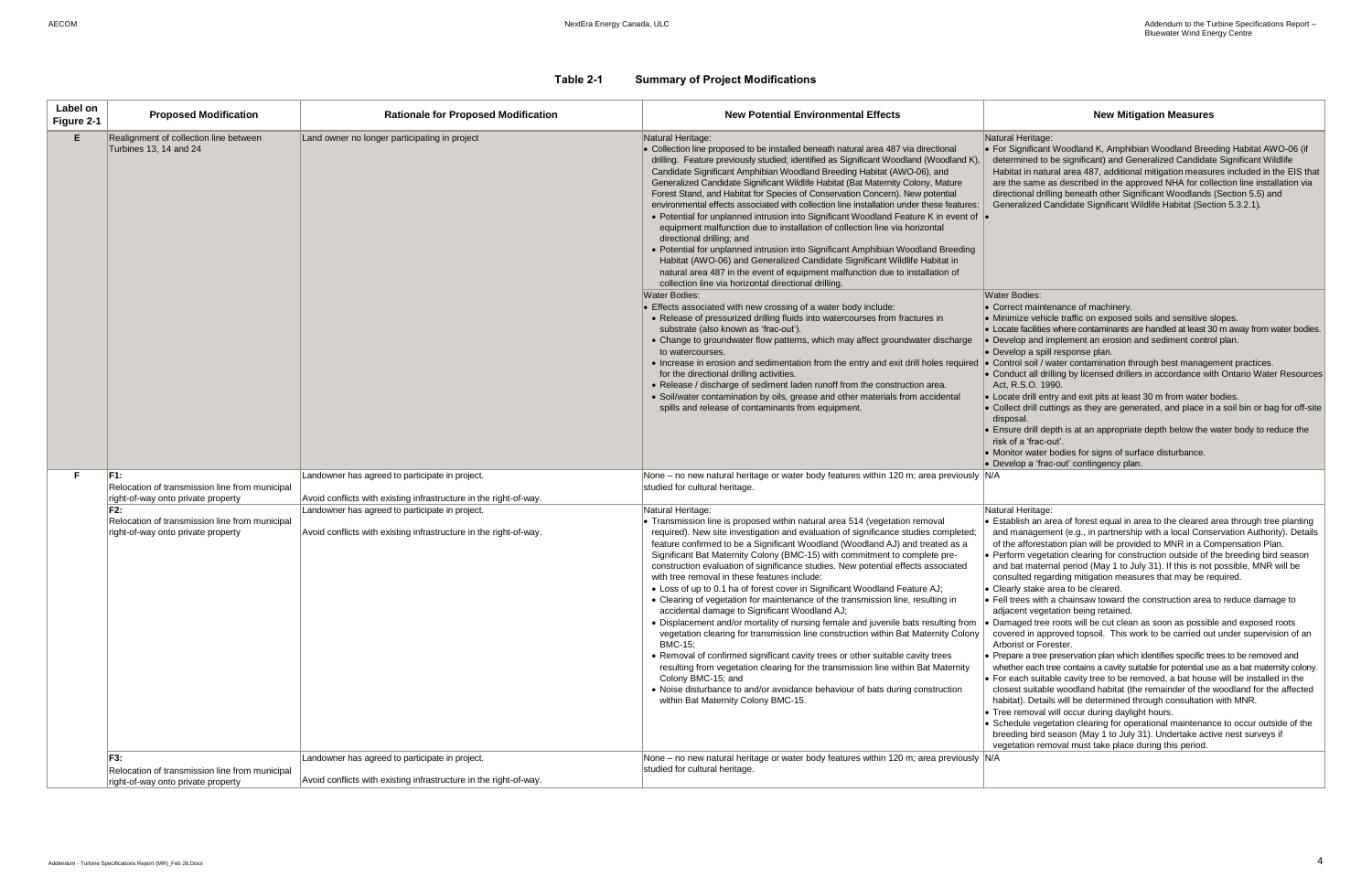ral Heritage:

tablish an area of forest equal in area to the cleared area through tree planting d management (e.g., in partnership with a local Conservation Authority). Details the afforestation plan will be provided to MNR in a Compensation Plan.

rform vegetation clearing for construction outside of the breeding bird season ay 1 to July 31). If this is not possible:

#### **Table 2-1 Summary of Project Modifications**

naintain a 20 m buffer around any active Red-headed Woodpecker nest within which no vegetation removal will occur; and

 MNR will be consulted regarding mitigation measures that may be required. arly stake area to be cleared.

I trees with a chainsaw toward the construction area to reduce damage to acent vegetation being retained.

maged tree roots will be cut clean as soon as possible and exposed roots vered in approved topsoil. This work to be carried out under supervision of an orist or Forester.

himize the area of tree removal within the natural area to the extent possible. move trees by hand-held equipment and drag them out of the natural area to

himize soil disturbance. If possible, leave some woody debris to decompose naturally. y vehicles used within the natural area will have wide-based tires. Tracked nicles will be avoided.

hedule vegetation clearing for operational maintenance to occur outside of the eding bird season (May 1 to July 31). If vegetation clearing takes place during s timing window, nest searches will be conducted by qualified Biologist. ral Heritage:

tablish an area of forest equal in area to the cleared area through tree planting d management (e.g., in partnership with a local Conservation Authority). Details the afforestation plan will be provided to MNR in a Compensation Plan.

rform vegetation clearing for construction outside of the breeding bird season ay 1 to July 31). If this is not possible, MNR will be consulted regarding tigation measures that may be required.

early stake area to be cleared.

I trees with a chainsaw toward the construction area to reduce damage to jacent vegetation being retained.

maged tree roots will be cut clean as soon as possible and exposed roots vered in approved topsoil. This work to be carried out under supervision of an porist or Forester.

hedule vegetation clearing for operational maintenance to occur outside of the eding bird season (May 1 to July 31). Undertake active nest surveys if getation removal must take place during this period.

Iral Heritage:

age 3 assessment of Location 29.

ral Heritage:

| Label on<br>Figure 2-1 | <b>Proposed Modification</b>                                                                                                       | <b>Rationale for Proposed Modification</b>                                                                                                                                                | <b>New Potential Environmental Effects</b>                                                                                                                                                                                                                                                                                                                                                                                                                                                                                                                                                                                                                                                                                                                                                                                                                                                                                                                                                                                                                                                                                                                                                                                                                                                                                                                                               |                                                                                                                                                                                                           |
|------------------------|------------------------------------------------------------------------------------------------------------------------------------|-------------------------------------------------------------------------------------------------------------------------------------------------------------------------------------------|------------------------------------------------------------------------------------------------------------------------------------------------------------------------------------------------------------------------------------------------------------------------------------------------------------------------------------------------------------------------------------------------------------------------------------------------------------------------------------------------------------------------------------------------------------------------------------------------------------------------------------------------------------------------------------------------------------------------------------------------------------------------------------------------------------------------------------------------------------------------------------------------------------------------------------------------------------------------------------------------------------------------------------------------------------------------------------------------------------------------------------------------------------------------------------------------------------------------------------------------------------------------------------------------------------------------------------------------------------------------------------------|-----------------------------------------------------------------------------------------------------------------------------------------------------------------------------------------------------------|
| G                      | G1:<br>Relocation of transmission line from municipal<br>right-of-way onto private property                                        | Landowner has agreed to participate in project.<br>Avoid conflicts with existing infrastructure in the right-of-way.                                                                      | None – no new natural heritage or water body features within 120 m; area previously N/A<br>studied for cultural heritage.                                                                                                                                                                                                                                                                                                                                                                                                                                                                                                                                                                                                                                                                                                                                                                                                                                                                                                                                                                                                                                                                                                                                                                                                                                                                |                                                                                                                                                                                                           |
|                        | $G2$ :<br>Relocation of transmission line from municipal<br>right-of-way onto private property                                     | Landowner has agreed to participate in project.<br>Avoid conflicts with existing infrastructure in the right-of-way.                                                                      | <b>Water Bodies:</b><br>• No effects provided that transmission poles are set back 10-15 m from top of bank.                                                                                                                                                                                                                                                                                                                                                                                                                                                                                                                                                                                                                                                                                                                                                                                                                                                                                                                                                                                                                                                                                                                                                                                                                                                                             | N/A                                                                                                                                                                                                       |
|                        | G3:<br>Relocation of transmission line from municipal<br>right-of-way onto private property                                        | Landowner has agreed to participate in project.<br>Avoid conflicts with existing infrastructure in the right-of-way.                                                                      | None – no new natural heritage or water body features within 120 m; area previously N/A<br>studied for cultural heritage.                                                                                                                                                                                                                                                                                                                                                                                                                                                                                                                                                                                                                                                                                                                                                                                                                                                                                                                                                                                                                                                                                                                                                                                                                                                                |                                                                                                                                                                                                           |
| н                      | Relocation of transmission line from municipal                                                                                     | Landowner has agreed to participate in project.                                                                                                                                           | None – no new natural heritage or water body features within 120 m; area previously N/A<br>studied for cultural heritage.                                                                                                                                                                                                                                                                                                                                                                                                                                                                                                                                                                                                                                                                                                                                                                                                                                                                                                                                                                                                                                                                                                                                                                                                                                                                |                                                                                                                                                                                                           |
| п                      | right-of-way onto private property<br>ll1:<br>Relocation of transmission line from municipal<br>right-of-way onto private property | Avoid conflicts with existing infrastructure in the right-of-way.<br>Landowner has agreed to participate in project.<br>Avoid conflicts with existing infrastructure in the right-of-way. | Natural Heritage:<br>• None - no new natural heritage features within 120 m.<br><b>Water Bodies:</b>                                                                                                                                                                                                                                                                                                                                                                                                                                                                                                                                                                                                                                                                                                                                                                                                                                                                                                                                                                                                                                                                                                                                                                                                                                                                                     | N/A                                                                                                                                                                                                       |
|                        | 12:<br>Relocation of transmission line from municipal<br>right-of-way onto private property                                        | Landowner has agreed to participate in project.<br>Avoid conflicts with existing infrastructure in the right-of-way.                                                                      | • No effects provided that transmission poles are set back 10-15 m from top of bank.<br>Natural Heritage:<br>• Transmission line is proposed within natural area 551 (vegetation removal<br>required). New site investigation and evaluation of significance studies completed;<br>feature confirmed to be a Significant Woodland (Woodland AO) and Habitat for<br>Bird Species of Conservation Concern (Red-Headed Woodpecker) (SCB-02). New • Per<br>potential effects associated with tree removal in these features include:<br>• Loss of up to 0.2 ha of forest cover in Significant Woodland Feature AO;<br>. Clearing of vegetation for maintenance of the transmission line, resulting in<br>accidental damage to Significant Woodland AO;<br>• Removal of vegetation (up to 0.1 ha) within significant feature resulting in habitat • Cle<br>damage from clearing for transmission line in Red-headed Woodpecker Habitat . Fell<br>Feature SCB-02;<br>• Red-Headed Woodpecker Breeding Habitat Feature (SCB-02) may be disturbed • Dar<br>by routine maintenance of the transmission line corridor; and<br>. Noise disturbance to breeding Red-headed Woodpeckers during transmission<br>line construction within Red-headed Woodpecker Habitat Feature SCB-02.<br><b>Water Bodies:</b><br>• No effects provided that transmission poles are set back 10-15 m from top of bank. | Natur<br>$\bullet$ Esta<br>and<br>of th<br>(Ma<br>$\bullet$ m<br>W<br>$\bullet$ M<br>adja<br>COV<br>Arb<br>$\bullet$ Min<br>$\bullet$ Ren<br>min<br>$\bullet$ Any<br>veh<br>$\bullet$ Sch<br>bre<br>this  |
| J                      | J1:<br>Relocation of transmission line from municipal<br>right-of-way onto private property                                        | Landowner has agreed to participate in project.<br>Avoid conflicts with existing infrastructure in the right-of-way.                                                                      | Natural Heritage:<br>• Transmission line is proposed within natural area 555. New site investigation and<br>evaluation of significance studies completed; feature confirmed to be a Significant<br>Woodland (Woodland AP). New potential effects associated with tree removal in<br>this feature include:<br>• Loss of up to 0.2 ha of forest cover in Significant Woodland Feature AP; and<br>• Clearing of vegetation for maintenance of the transmission line, resulting in<br>accidental damage to Significant Woodland AP.<br>Cultural Heritage:<br>• Location 29 documented.                                                                                                                                                                                                                                                                                                                                                                                                                                                                                                                                                                                                                                                                                                                                                                                                       | Natur<br>$\cdot$ Esta<br>and<br>of tl<br>$\bullet$ Per<br>(Ma<br>miti<br>$\bullet$ Cle<br>$\bullet$ Fell<br>adja<br>$\bullet$ Dar<br>COV<br>Arb<br>$\bullet$ Sch<br>bre<br>veg<br>Cultur<br>$\bullet$ Sta |
|                        | J2:<br>Relocation of transmission line from municipal<br>right-of-way to follow unopened municipal right-<br>of-way                | Avoid conflicts with existing infrastructure in the right-of-way.                                                                                                                         | Natural Heritage:<br>• Transmission line is proposed within natural area 582. New site investigation and $\cdot$ N/A<br>evaluation of significance studies completed; not a significant feature.<br>Water Bodies:<br>• No effects provided that transmission poles are set back 10-15 m from top of bank.                                                                                                                                                                                                                                                                                                                                                                                                                                                                                                                                                                                                                                                                                                                                                                                                                                                                                                                                                                                                                                                                                | Natur                                                                                                                                                                                                     |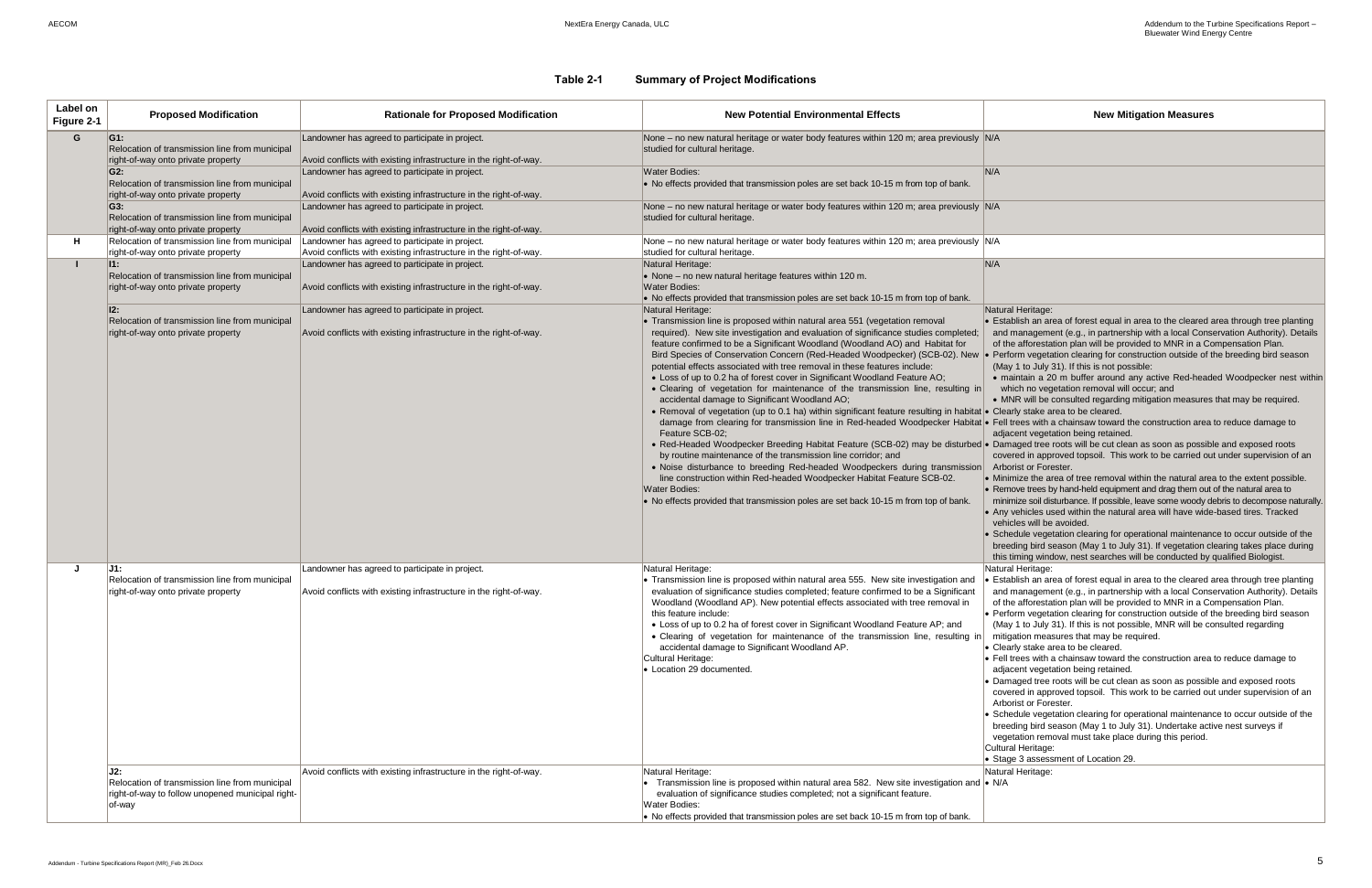### **Table 2-1 Summary of Project Modifications**

| Label on<br>Figure 2-1 | <b>Proposed Modification</b>                                                                            | <b>Rationale for Proposed Modification</b>                                                                           | <b>New Potential Environmental Effects</b>                                                                                                          |      |
|------------------------|---------------------------------------------------------------------------------------------------------|----------------------------------------------------------------------------------------------------------------------|-----------------------------------------------------------------------------------------------------------------------------------------------------|------|
| K                      | K <sub>1:</sub><br>Relocation of transmission line from municipal<br>right-of-way onto private property | Landowner has agreed to participate in project.<br>Avoid conflicts with existing infrastructure in the right-of-way. | None - no new natural heritage or water body features within 120 m. Area<br>subsequently studied for cultural heritage - no new resources affected. | N/A  |
|                        | K2:<br>Relocation of transmission line from municipal<br>right-of-way onto private property             | Landowner has agreed to participate in project.<br>Avoid conflicts with existing infrastructure in the right-of-way. | <b>Water Bodies:</b><br>• No effects provided that transmission poles are set back 10-15 m from top of bank.                                        | N/A  |
|                        | K3:<br>Relocation of transmission line from municipal<br>right-of-way onto private property             | Landowner has agreed to participate in project.<br>Avoid conflicts with existing infrastructure in the right-of-way. | None – no new natural heritage or water body features within 120 m; area previously N/A<br>studied for cultural heritage.                           |      |
|                        | Relocation of transmission line from municipal<br>right-of-way onto private property                    | Landowner has agreed to participate in project.<br>Avoid conflicts with existing infrastructure in the right-of-way. | Water Bodies:<br>$\bullet$ No effects provided that transmission poles are set back 10-15 m from top of bank.                                       | IN/A |
| M                      | Relocation of Point of Interconnect (POI) from<br>Seaforth substation property to private property      | Land owner agreed to participate in the project<br>Avoid conflicts with existing infrastructure.                     | None - no new natural heritage or water body features within 120 m; area previously N/A<br>studied for cultural heritage.                           |      |
| N                      | Relocation of substation within the same<br>property parcel                                             | Original location was in a floodplain.                                                                               | None – no new natural heritage or water body features within 120 m; area previously N/A<br>studied for cultural heritage.                           |      |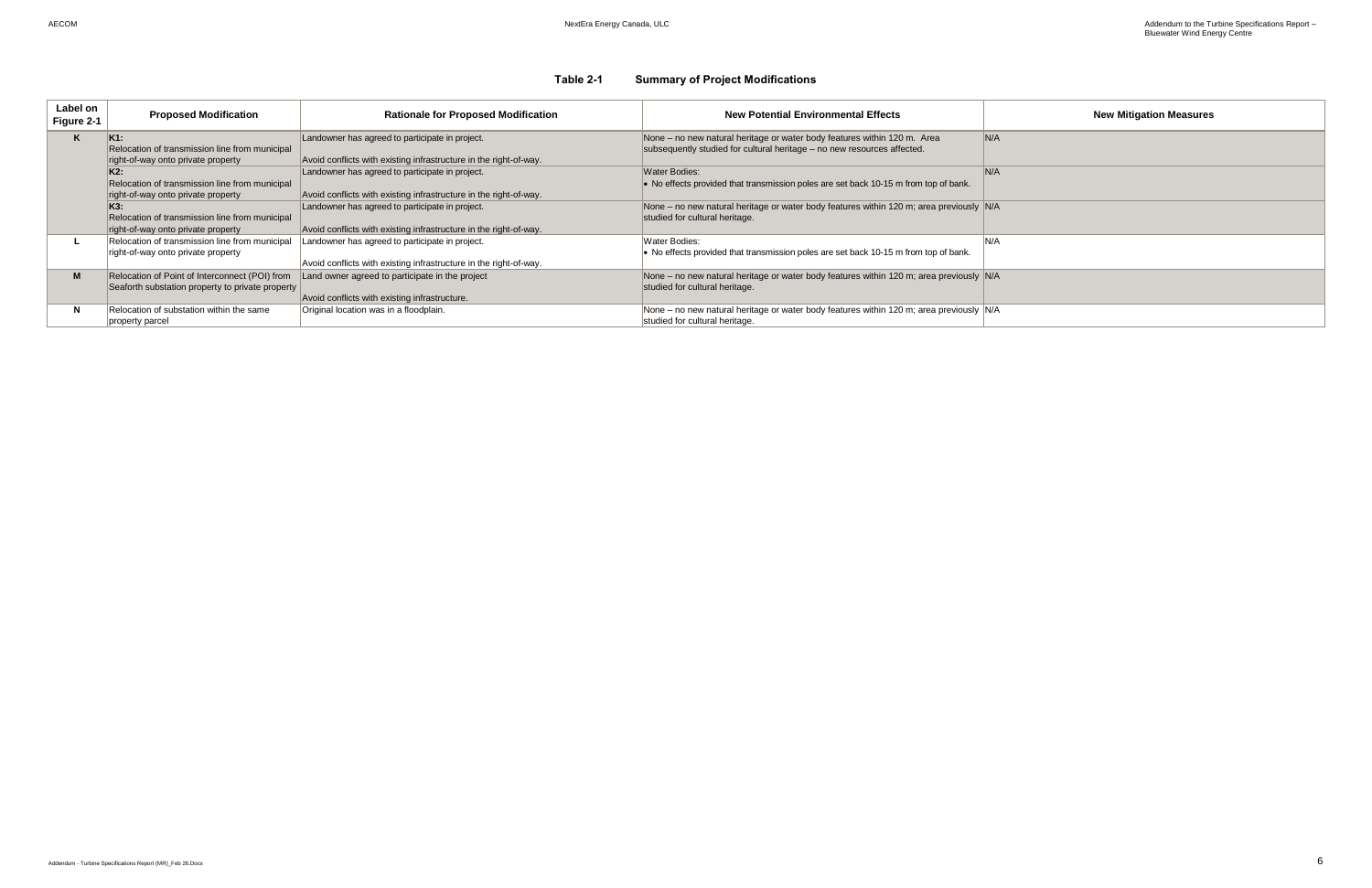